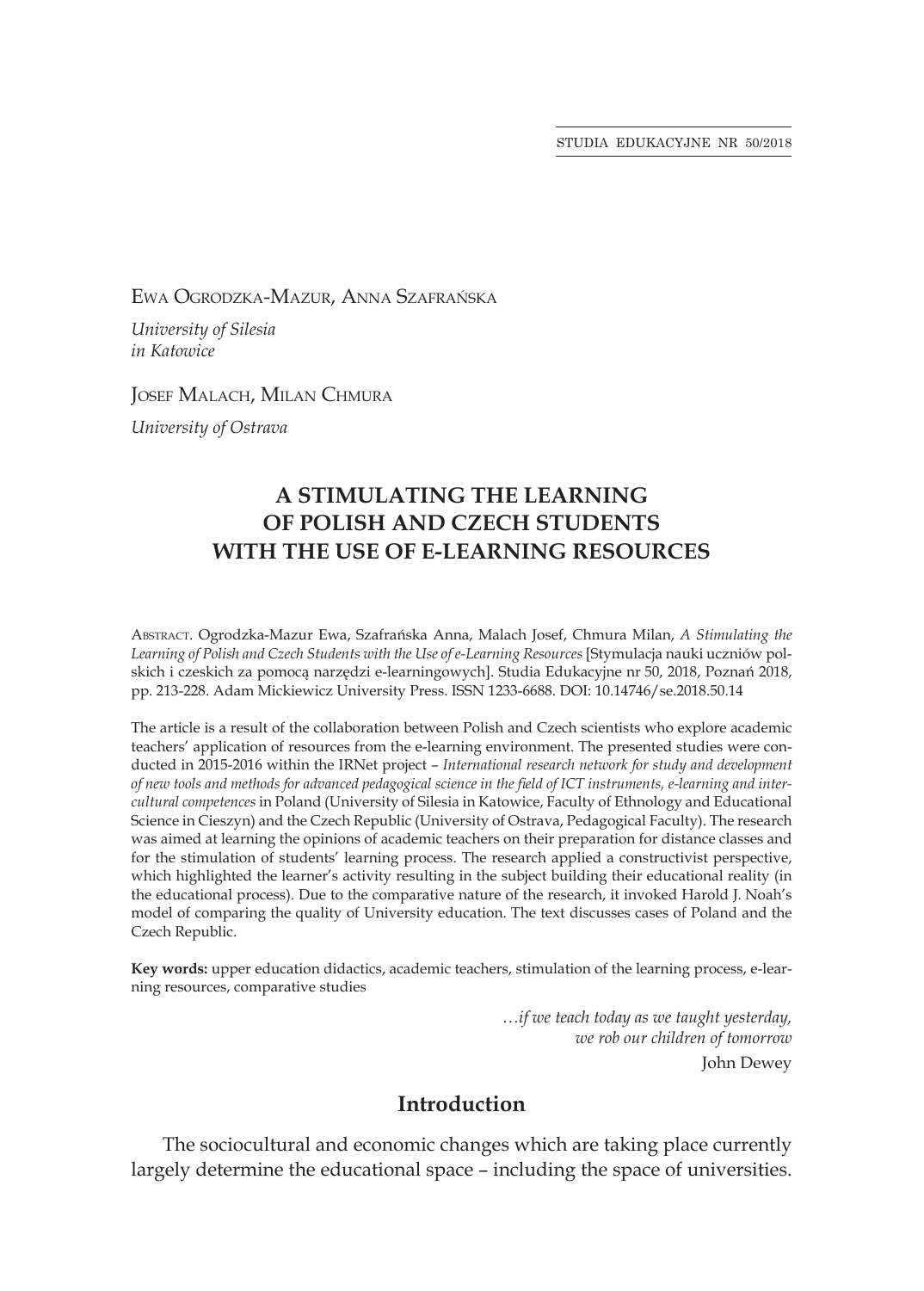The changes occurring in the Central and Eastern Europe after 1989 have been reflected in the way in which higher education schools function in this region. The opening to new technologies, training the teaching staff, the possibilities of using European funds, which allow for modernization of the existing teaching base, are just a few determinants of the transformations in this field.

Contemporary education at the level of university studies is implemented with the application of various methods, which are often supported by new technologies. What seems a particular enhancer in this field is e-learning, which facilitates the individualization of the educational process. At the same time, it is the attachment to traditional methods and forms of teaching which dominates among the teaching staff. In the traditional model of education, the teacher effortlessly organizes personalized groups and establishes direct contacts with students. In the education via e-learning, the teacher has to initiate the conditions for mutual recognition, communication, joint collaborative activities. It is the teacher who establishes the principles of communication and enforces them.<sup>1</sup>

It is predicted that the world need for university education will be growing in geometric progression: from 100 million students now to 250 million in 2025. A substantial percentage of this increase are learning adults or people who return to university studies, forming a diversified group, the majority of which both study and work. This prognosis gives rise to several important questions: Will the institutions of higher education in Europe and worldwide be able to maintain and improve the quality of education in the conditions of a permanent increase and diversification of students' population? In what way do these institutions have to adjust and at the same time transform to fulfil the new quality of students' needs? To what extent do (and will) the demand for open approaches and educational resources as well as the development of learning techniques with the use of modern technologies modify education at the higher level?<sup>2</sup>

The use of distant learning is also becoming very popular in Poland and the Czech Republic. Therefore, our interest was to find out how the process of learning-teaching was stimulated by e-learning tools. The analyses presented in this article are a fragment of broader research implemented by the Polish- -Czech team in 2015-2016 within the international project IRNET – *International research network for study and development of new tools and methods for advan-*

<sup>1</sup> W. Sołtysiak, *Wybrane metody kształcenia stosowane w e-learningu akademickim* [Selected educational methods applied in academic e-learning], Podstawy Edukacji, 2014, 7, p. 383.

<sup>2</sup> *Report to the European Commission on New modes of learning and teaching in higher education*, Luxembourg 2014, p. 14-15; K. Illeris, *Towards a contemporary and comprehensive theory of learning*, International Journal of Lifelong Learning, 2003, 22, 4, p. 396-406; A. Ryan, D. Tilbury, *Flexible Pedagogies: preparing for the future*, New York 2013, p. 4-6.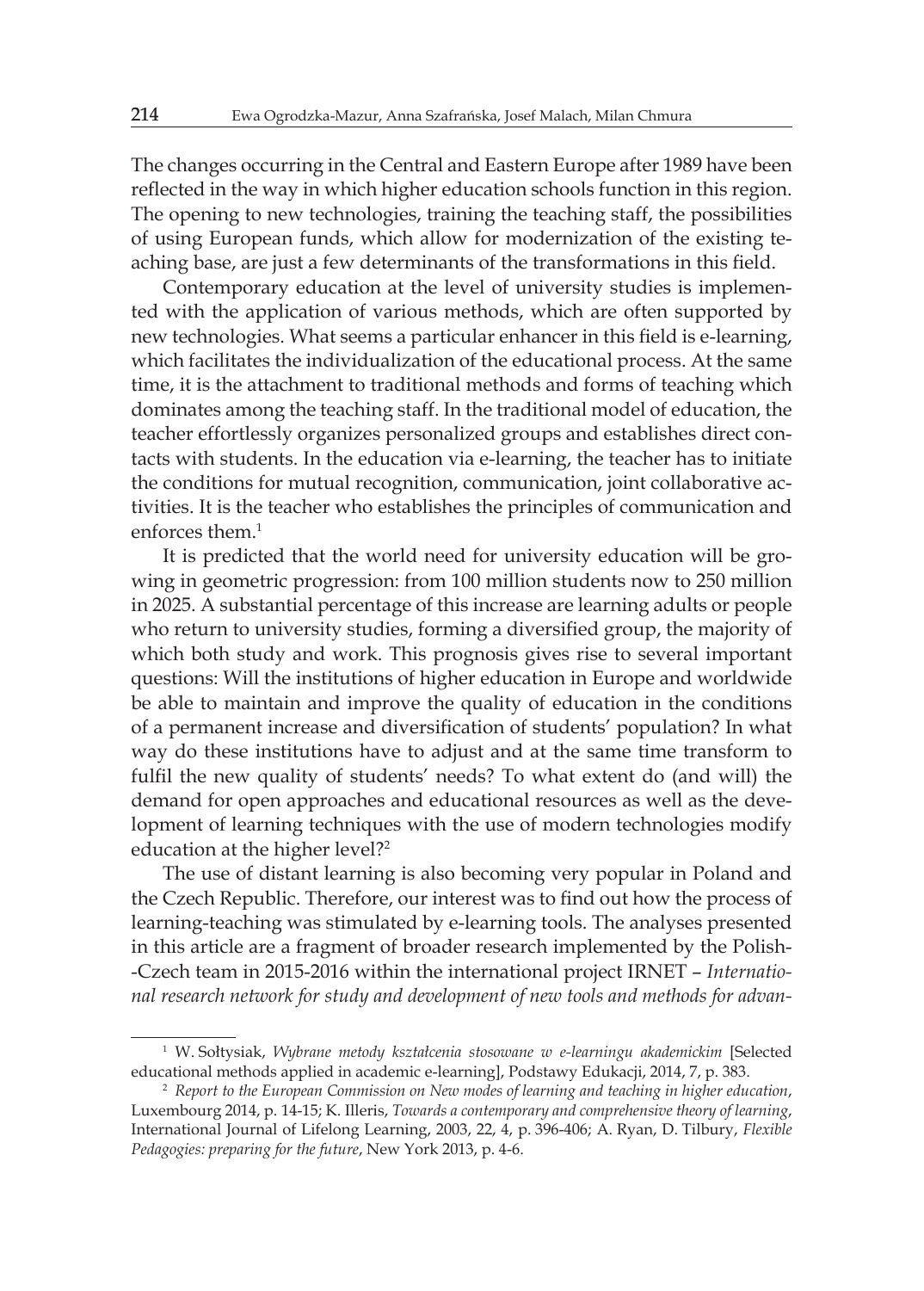*ced pedagogical science in the field of ICT instruments, e-learning and intercultural competences.* What has been indicated in some earlier texts are the differences in intercultural and IT competences of Polish and Czech university students.<sup>3</sup> Our analyses also have helped to answer whether there are (and if so what are) the differences in the way academic teachers make use of modern technologies.4

In another text, the focus was on the results of exploring the purposes of using digital tools to support student learning at universities. This comprised distinguishing some types of digital tools and the frequency of their use by academic staff, which differs due to their level of digital literacy.<sup>5</sup>

### **Theoretical and methodological assumptions**

In the expert literature, two opposing educational models are distinguished in the approach of academic teachers and students to e-learning activity:

– educational contents are focused on,

– the student's cognitive activity is focused on.

The first model, which represents the lecturing mode of teaching, derives from the behavioural concept according to which the teacher indicates, initiates and conducts the whole teaching – learning course. The second model comes from the constructivist paradigm, which assumes self-education and interaction between the main actors of the educational process. The learner makes use of the resources available within the course and explores internet resources. Students make their selection, create new resources of knowledge in collaboration with other participants, make their own media statements, use the tools of the platform, e.g. electronic mail, discussion forums, messengers and other tools aimed at communication.<sup>6</sup>

<sup>3</sup> A. Gajdzica et al., *Research into students' ICT competencies and their use in ICT at selected universities. A Polish-Czech comparative study*, Studia Edukacyjne, 2015, 36, p. 365-379.

<sup>4</sup> E. Ogrodzka-Mazur et al., *The use of e-learning resources by academic teachers – a Polish-Czech comparative study*, The New Educational Review, 2017, 50, 4, p. 169-185.

<sup>5</sup> E. Ogrodzka-Mazur et al., *Supporting the learning of Polish and Czech students by digital tools*, The New Educational Review, 2018, 51, 1.

<sup>6</sup> W. Sołtysiak, *Determinanty aktywności studentów w kontekście kształcenia e-learningowego* [Determinants of students' activeness in the context of e-learning], Zeszyty Naukowe Politechniki Częstochowskiej. Zarządzanie, 2016, 1, 23, p. 150; D. Jelonek, A. Nowicki, L. Ziora, *The Application of e-Learning in the Didactic Process at the Faculty of Management in Czestochowa University of Technology*, *Organization, Tools, Model, in Cohen*, [in:] *Proceedings of Informing Science & IT Education Conference (InSITE)*, Ed. E. Boyd, California 2014, p. 143-156; D. Koller, *What We're Learning from Online Education?* 2012, http://www.ted.com/talks/daphne\_koller\_what\_we\_re\_learning\_from\_online\_education [access: 15.03.2018].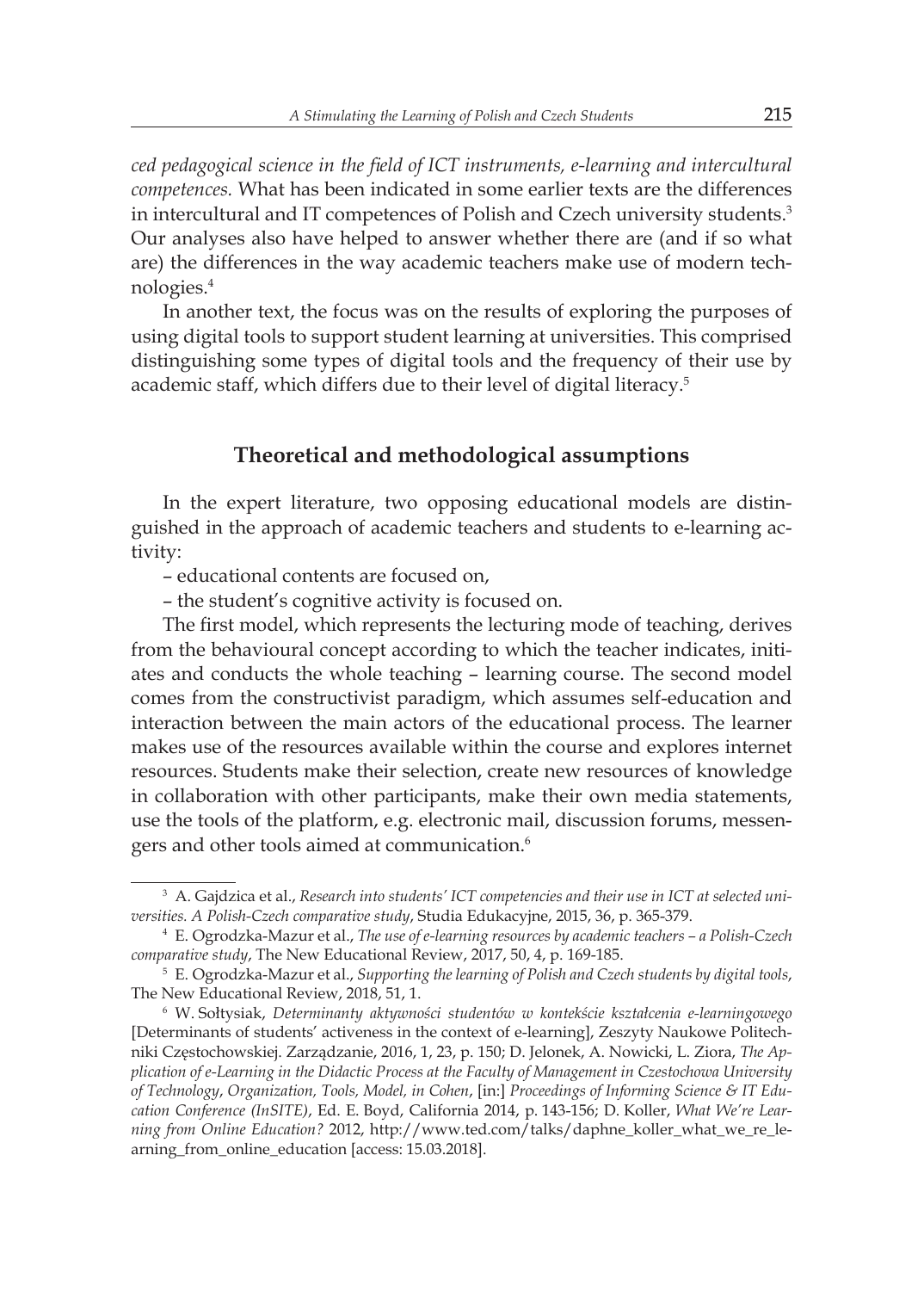In the undertaken studies, the constructivist perspective was applied, which emphasizes the learner's activity in the educational process – this activity results in subjects' building their reality. Learners actively construct their knowledge and they do not acquire it as provided by teachers, because people are not recorders of information but the *constructors* of their own knowledge.<sup>7</sup> This way of understanding education is deeply rooted in the thought of John Dewey, Lev Vygotsky, George Kelly, as well as in Jerome Bruner's theory of personal constructs, which treats knowledge as a form of intellectual representation, as a construct of human mind.<sup>8</sup> This approach seems particularly useful in the interpretation of academic teachers' research activity, as well as their didactic activity supported by information and communication technologies.

Due to the comparative nature of the research, Harold J. Noah's model of comparing the quality of university education was referred to.<sup>9</sup> The cases of Poland and the Czech Republic were discussed, taking into consideration the description of the traditions and newest tendencies concerning higher education in both countries, the analysis of university curricula in the field of ICT, the socio-economic and cultural contexts, the interpretation of educational phenomena which can become predictors of changes, and statistical methods.<sup>10</sup>

At the end of the 2015/2016 academic year, the collecting of data from the questionnaire research among academic scholars was carried out. The aim of the questionnaire research was to present the real picture of the current situation concerning university teachers' opinions on online education and the current situation concerning the use of the basic components of the university electronic environment for educational purposes.

The main research problem was not being familiarized with academic scholars' opinions on the instruments ensuring online education and the absence of relevant data concerning their actual usage in the educational process and for managed self-education of students.

The studies were conducted in 2015-2016 within the IRNet project in Poland, University of Silesia, Faculty of Ethnology and Education in Cieszyn, and in the Czech Republic, University of Ostrava, Pedagogical Faculty.

<sup>7</sup> J. Qvortrup, *Childhood as a Structural Form*, [w:] *The Palgrave Handbook of Childhood Studies*, red. J. Qvotrup, W.A. Corsaro, M.-S. Honig, Basingstoke 2009.

<sup>8</sup> B.L. Shapiro, *What children bring to light. A constructivism perspective on children's learning in science*, New York 1994, p. 3.

<sup>9</sup> Noah H.J., Eckstein M.A., *Dependency Theory in Comparative Education: Twelve Lessons from the Literature*, [in:] *Theories and Methods in Comparative Education, Eds.* J. Schriewer, B. Holmes, Frankfurt am Main 1988, p. 165-192; J. Marshall, *Introduction to Comparative and International Education*, Los Angeles – London – New Delhi – Singapore – Washington 2014.

<sup>10</sup> J. Malach et al., *Social media at Czech and Polish universities: a comparative study*, International Journal of Information and Communication Technologies in Education, 2016, 5, 1, p. 41-58.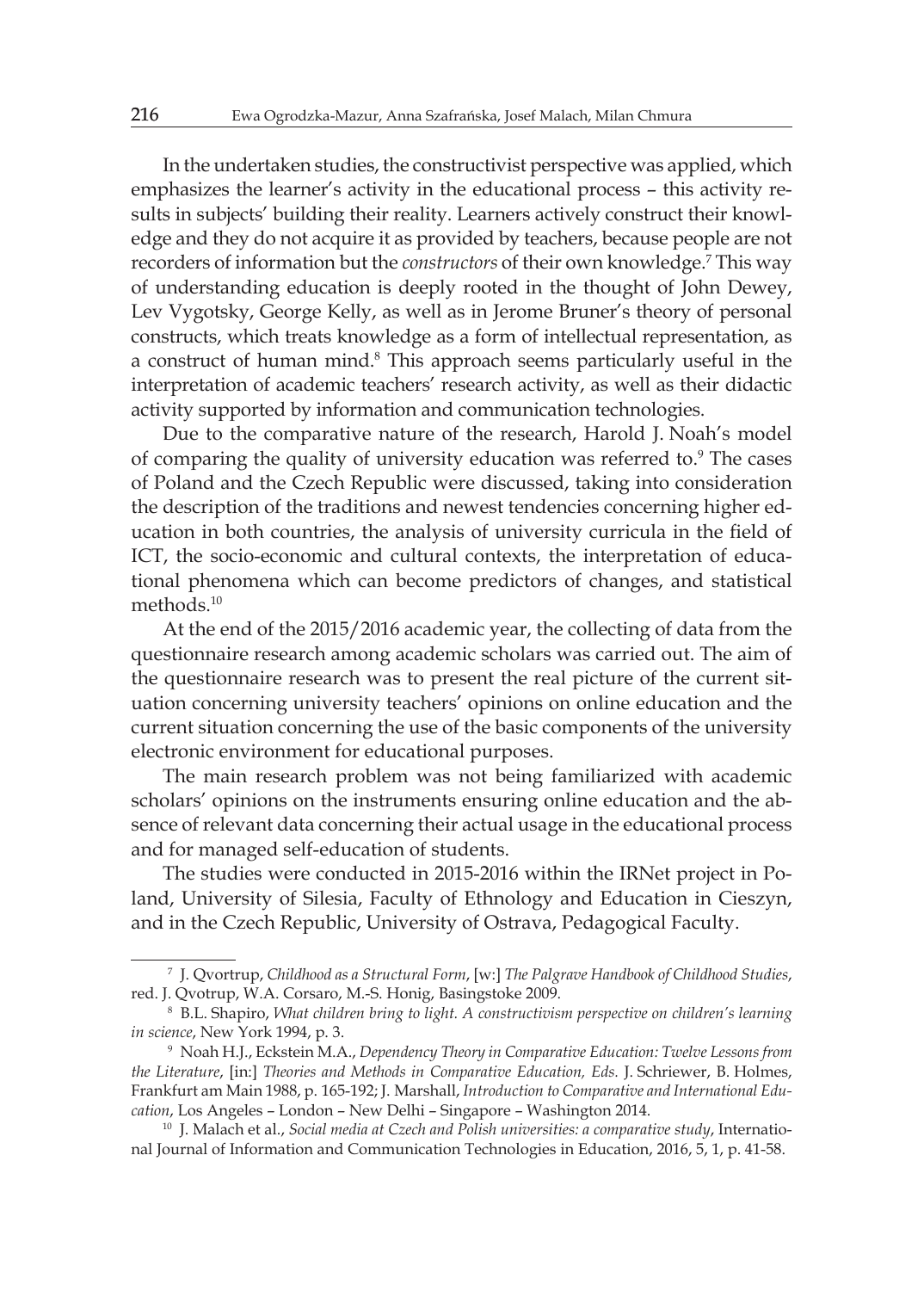The Faculty of Ethnology and Educational Science conducts research tasks in the field of pedagogy and ethnology. The Faculty educates 2 000 students of pedagogy. The process of academic education comprises such academic subjects as e.g. multi– and intercultural education, computer science and information technology. Students make use of the faculty distance learning platform, based on the MOODLE system, which enhances future teachers' preparation for applying e-learning in their work and for undertaking the function of a tutor.

The studies comprised 46 academic teachers, including 30.4% of full-time professors, 39.2% of assistant professors and 30.4% of assistants.

Currently, the Faculty of Education of the University of Ostrava has almost 2 300 students. Most of the subjects are pedagogy-oriented and dominated by disciplines aimed at future teachers training; subjects are taught in bachelor, master and doctoral courses by 107 academic scholars. The Faculty has the MOODLE system, electronic informational databases and modern, well-equipped lecture theatres, with smart boards.

The research involved 40 university teachers working at the Pedagogical Faculty of the University of Ostrava, 26 of which were men (65%) and 14 women (35%). 38% of the entire number of 106 academic scholars working at the Faculty participated in the research. The majority of respondents were assistant professors (72.5%), the rest were doctors with habilitation and full-time professors. The majority of them were aged 41-50 (35%) and 31-40 (25%), while 62.5% of the respondents were no older than 50. As far as the level of ICT use is concerned, 7.5% of the respondents considered themselves beginners, 62.5% considered themselves intermediate and 30% advanced users. The questionnaire was sent via email to all 106 teachers of the Pedagogical Faculty of the University of Ostrava. They were asked to fill it in the Google environment. It was up to the addressed teachers whether or not they wanted to participate in the research. Therefore, it can be said that the selection of respondents was random.

### **Stimulating students' learning – research results**

In the organization of the didactic process, one key aspect concerning students should be taken into consideration. What seems of crucial importance is the way in which knowledge is passed down and the ensuring of necessary conditions which will make a student participate actively in the process of passing this knowledge and the related information.<sup>11</sup>

<sup>11</sup> M.G. Moore, W.G. Anderson (Eds.), *Handbook of distance education*, London 2003; A. Gajdzica et al., *Research into students' ICT competencies*, p. 365-379; A. Powell et al., *iNACOL Blending*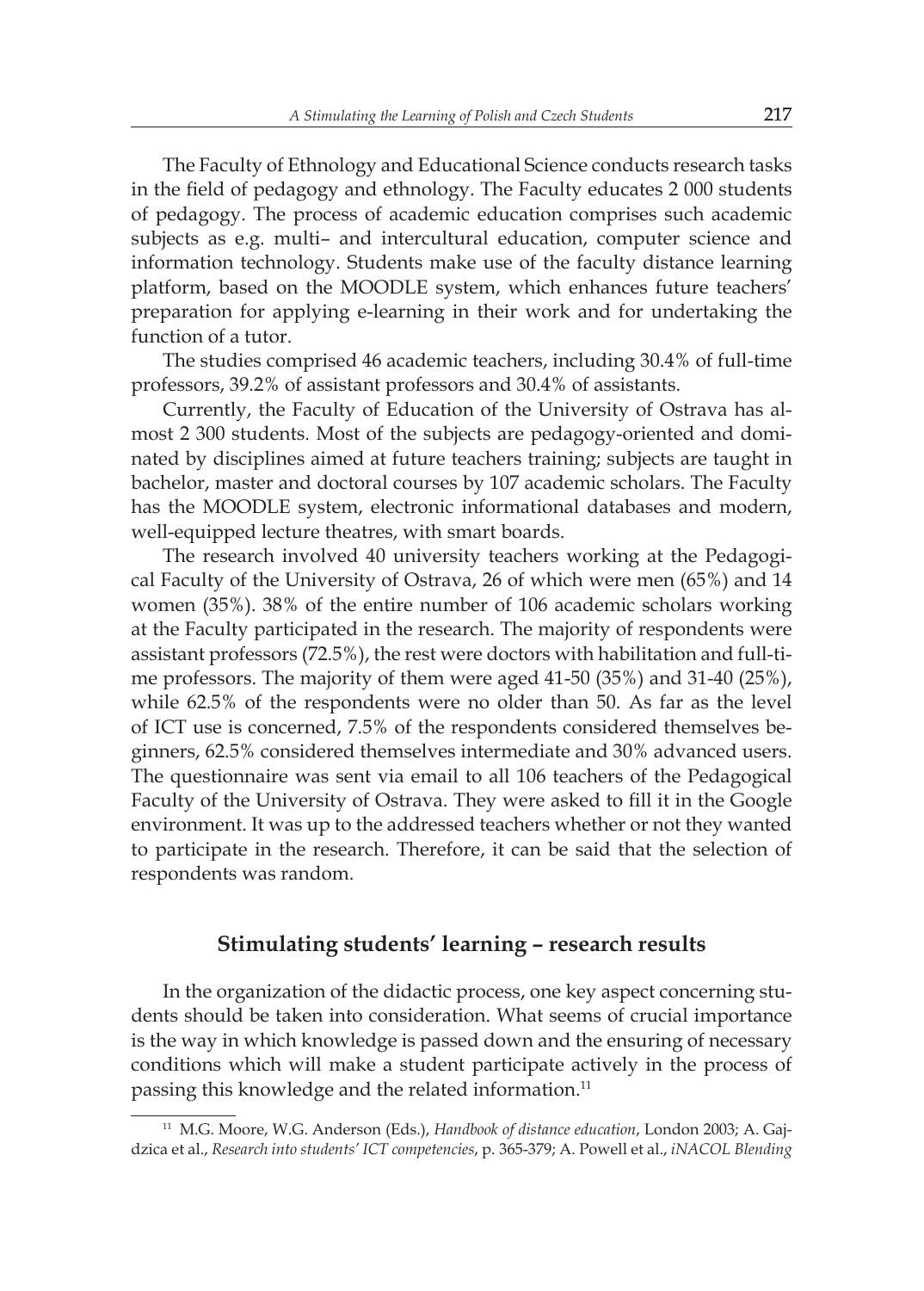The respondents in the Czech Republic were asked to choose the instruments which they use if they want to change the trajectory of students' study activities. They could choose more than one of the six possible answers. In University of Ostrava, the majority of teachers do not use electronic instruments for the aforementioned purpose (62.5% of all teachers). 30% of all teachers stated that they use individual student portfolios within the course. Every eighth teacher uses the individual portfolio within students' study or social interests and every tenth teacher uses the individual portfolio within the educational process. However, the differences in the three types of portfolios were not specified to the teachers. As a result, it could happen that the teachers could not notice the differences. If we merged the use of the three types of portfolios into one group of answers, it would be used by more than 40% of all teachers (42.9%).

A number of hypotheses were being verified concerning the relation of answers to this question and the remaining parts of the questionnaire. However, no relation was found between any of the positive answers and the fact that the teachers participate in social networks. Moreover, no other criteria influence the respondents' answers to this question.

The responses of scholars from Cieszyn are different in this respect (cf. Tab. 1 and Fig. 1). Similarly (as regards the determining factor – environment) to their colleagues from Ostrava, they stimulate students' learning with the use of:

– student portfolio within the educational process – 21.7% ( $\chi$ 2 = 2.2; p =  $0.14 > p = 0.05$  and  $\Phi = 0.16$ ,

- other - 0.0% (
$$
\chi
$$
2 = 1.2; p = 0.47 > p = 0.05 and  $\Phi$  = 0.12).

Table 1

| <b>Items</b>                                     | Frequency        |    | Percentage<br>of teachers |      | Percentage of cases |      |
|--------------------------------------------------|------------------|----|---------------------------|------|---------------------|------|
|                                                  |                  |    |                           |      |                     |      |
|                                                  | I do not use any | 25 | 8                         | 62.5 | 17.4                | 51.0 |
| Student portfolio<br>within the course           | 12               | 26 | 30.0                      | 56.5 | 24.5                | 29.5 |
| Student portfolio<br>within their inte-<br>rests | 5                | 16 | 12.5                      | 34.8 | 10.2                | 18.2 |

Instruments used by teachers to change the trajectory of students' study activities (factor – environment)

*Learning Teacher Competency Framework* 2015 http://www.inacol.org/resource/inacol-blended- -learning-teacher-competency-framework/ [access: 15.03.2018].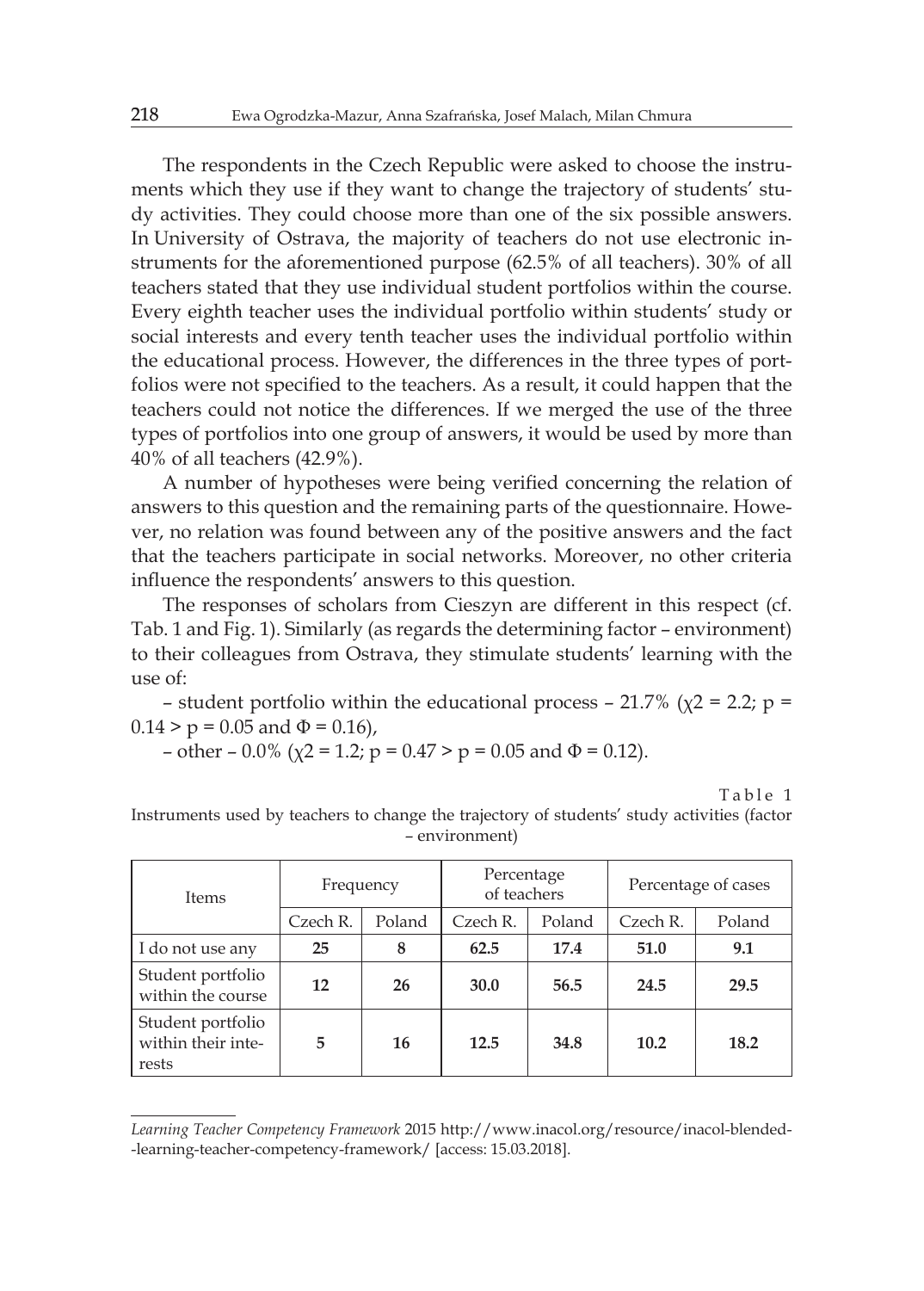| Student portfolio<br>within the educa-<br>tional process |    | 10 | 10.0  | 21.7  | 8.2   | 11.4  |
|----------------------------------------------------------|----|----|-------|-------|-------|-------|
| Electronic register                                      |    | 28 | 5.0   | 60.9  | 4.1   | 31.8  |
| Other                                                    |    |    | 2.5   | 0.0   | 2.0   | 0.0   |
| Total                                                    | 49 | 88 | 122.5 | 156.9 | 100.0 | 100.0 |

**\*** In all figures and tables, statistically significant differences are marked in bold.



Fig. 1. Instruments used by teachers to change the trajectory of students' study activities (factor – environment)

Source: own elaboration

In the other cases, the answers of Polish academic teachers significantly differ in the following categories:

– I do not use any – 17.4% ( $\chi$ 2 = 18.4; p = 0.000 and  $\Phi$  = 0.46),

– student portfolio within the course –  $56.5\%$  ( $\chi$ 2 = 6.1; p = 0.01 and  $\Phi = 0.27$ ),

– student portfolio within their interests – 34.8% ( $\chi$ 2 = 5.8; p = 0.02 and  $\Phi = 0.26$ ,

– electronic register – 60.9%; ( $\chi$ 2 = 29.4; p = 0.000 and Φ = 0.58).

The academic staff from both universities chose the form of network communication with students which these students preferred in the educational process. The results are summarized in Table 2 and Figure 2, respectively.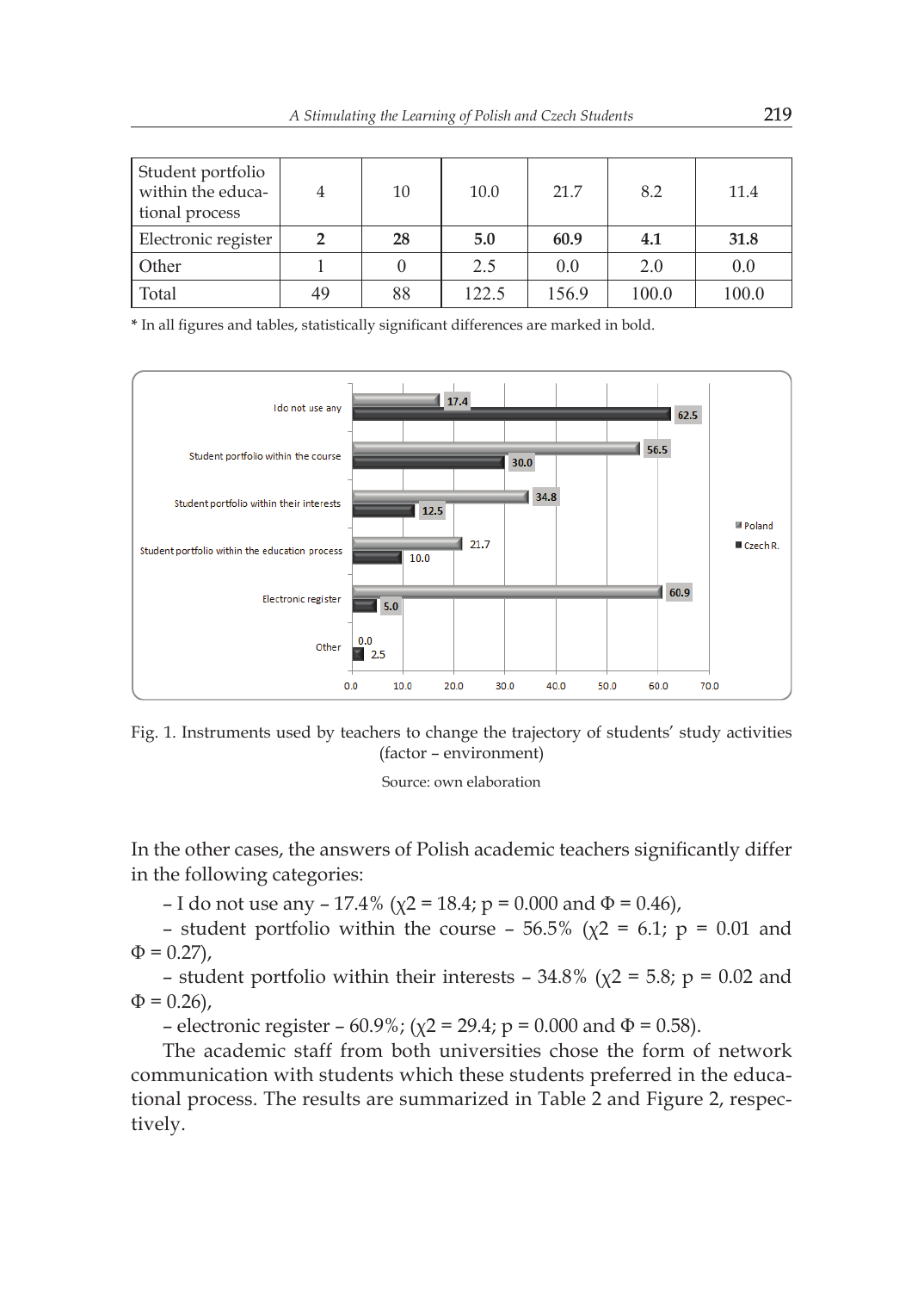Table 2

| Items                                                                                                          | Frequency               |          | Percentage<br>of teachers |        | Percentage<br>of cases |        |
|----------------------------------------------------------------------------------------------------------------|-------------------------|----------|---------------------------|--------|------------------------|--------|
|                                                                                                                | Czech R.                | Poland   | Czech R.                  | Poland | Czech R.               | Poland |
| Unified commu-<br>nication instru-<br>ment for all the<br>students                                             | 25                      | 26       | 62.5                      | 56.5   | 56.8                   | 38.2   |
| Various methods<br>of electronic com-<br>munication with<br>the teacher or in<br>the study group               | 10                      | 26       | 25.0                      | 56.5   | 22.7                   | 38.2   |
| I do not use elec-<br>tronic communi-<br>cation                                                                | 5                       | 16       | 12.5                      | 0.0    | 11.4                   | 0.0    |
| Examination of<br>suggestions and<br>preferences of<br>students in the<br>field of electronic<br>communication | $\overline{\mathbf{4}}$ | $\Omega$ | 10.0                      | 34.8   | 9.1                    | 23.6   |
| Total                                                                                                          | 44                      | 68       | 110.0                     | 147.8  | 100.0                  | 100.0  |

Teachers' preferred ways of electronic communication with their students (factor – environment)

Source: own elaboration.

The respondents in the Czech Republic could choose more than one of the four possible answers. However, they mostly chose only one of them. The results prove that the teachers prefer a unified communication instrument for communication with their students (62.5% of all teachers). Moreover, 25% of all teachers prefer various methods of electronic communication with the teacher or in the study group, which the students can choose. Every tenth teacher would choose the way of communication based on students' preferences.

The academic staff of the University of Silesia prefer two forms of network communication: "unified communication instrument for all the students" and "various methods of electronic communication with the teacher or in the study group" (each entry: 56.5% of all teachers). The number of choices of the preferred form of network communication "examination of suggestions and preferences of students in the field of electronic communication" is not small either – it was declared by 34.8% of the respondents. None of the respondents in Poland declared not using electronic communication with students.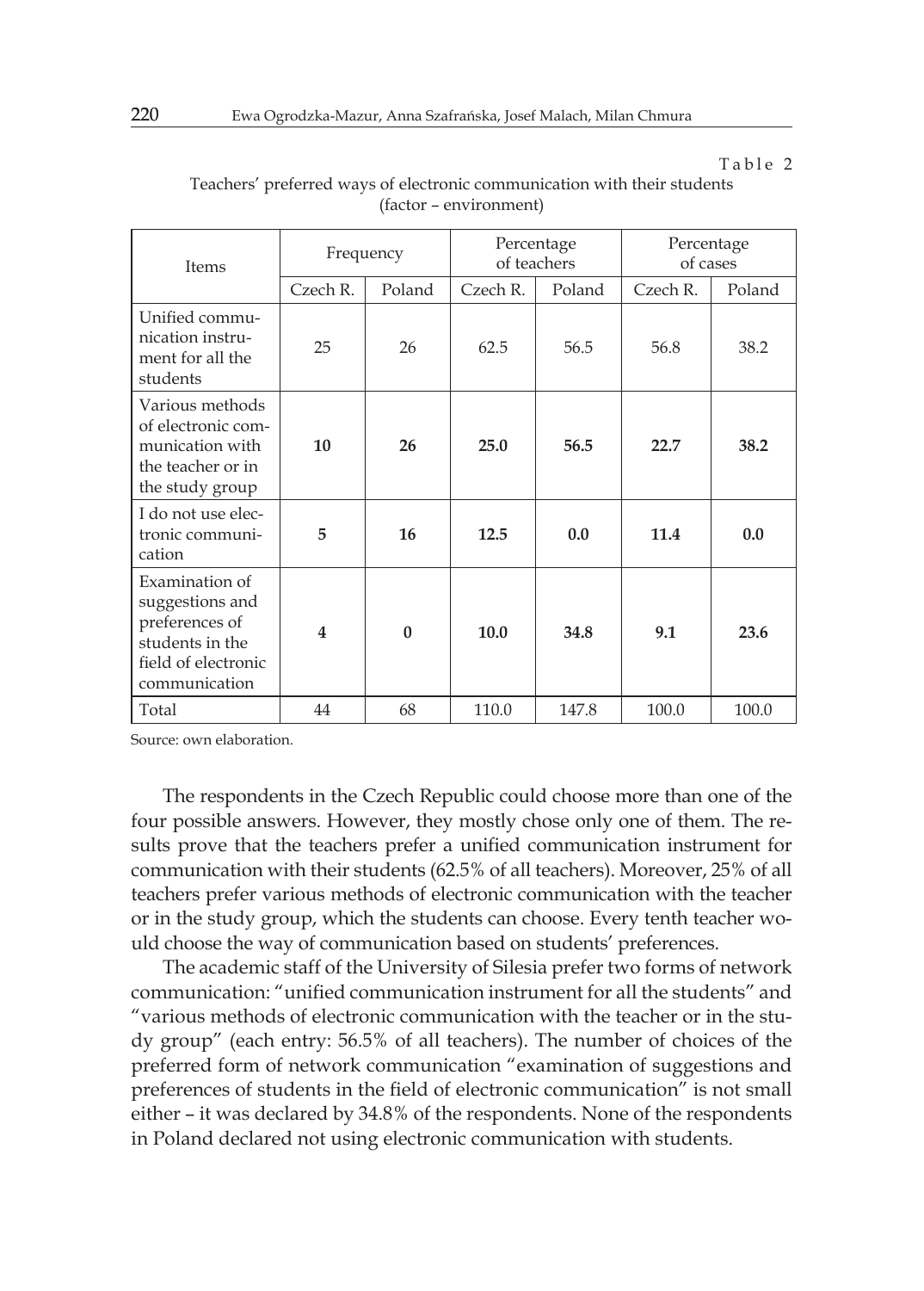Statistical analyses (Fisher's Exact Test) confirmed significant differences between the choices of Polish and Czech scholars in their declarations concerning the preferred form of network communication with students:

– various methods of electronic communication with the teacher or in the study group – 56.5% ( $\chi$ 2 = 8.7; p = 0.003 and  $\Phi$  = 0.32),

– I do not use electronic communication– 0.0% ( $\chi$ 2 = 6.1; p = 0.02 and  $\Phi = 0.27$ ),

– examination of suggestions and preferences of students in the field of electronic communication – 34.8% ( $\chi$ 2 = 7.4; p = 0.006 and Φ = 0.29).



Fig. 2. Teachers' preferred ways of electronic communication with their students (factor – environment)

Source: own elaboration.

The obtained results confirm that academic teachers from Cieszyn use, in their didactic process, all possible forms of network communication with students and that they apply these forms significantly more often than scholars from Ostrava.

The research also involved an attempt at specifying the respondents' preferences in the area of ensuring the best form of learning, owing to which electronic resources will be useful for all students. Some interesting results are presented in Table 3 and Figure 3, respectively.

An important feature of university studies was incorporated into this question – offering all students equal opportunities and conditions for personalized learning. The respondents could choose more than one of the five possible answers. The teachers chose 1-2 answers (65 chosen variants altogether). A slight majority of teachers (55%) consider offering all students the same set of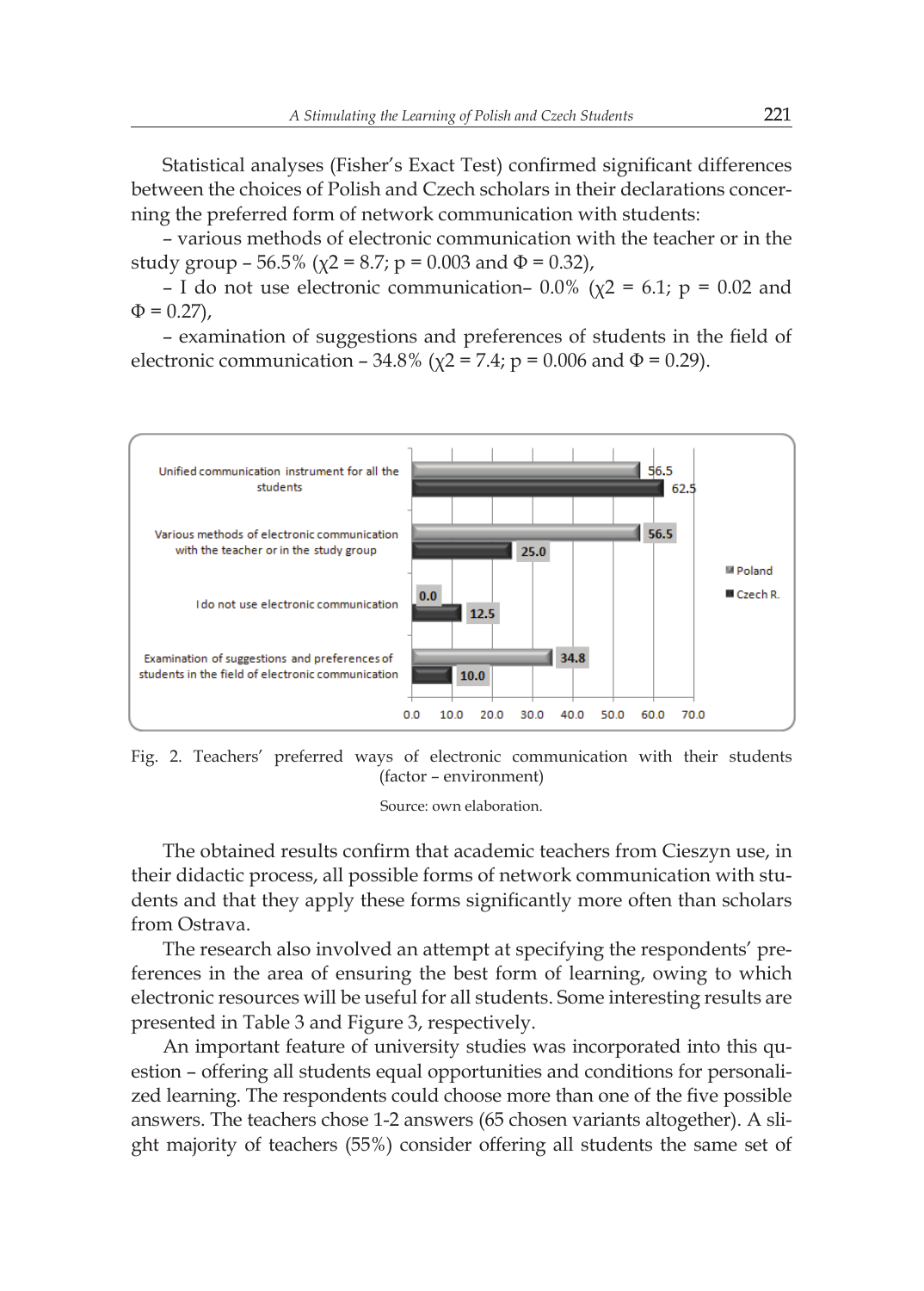tools to be the best way to ensure that the electronic resources are useful to all students. Half of the teachers consider that the best way of providing students with electronic resources is the one that takes students' knowledge and skills into account. The question is whether this possibility is realistic or theoretical, considering that the adaptive or personalized systems of online education are in the phase of being transferred from theoretical solutions to practical applications). Nearly one third of all teachers (30%) stated that it would be best if electronic resources could take students' learning styles into account. The comment made for the previous answer also concerns this answer. The answers show that university teachers reflect current principles of respective educational policy and are able to imagine their application in the research field.

Table 3

| Items                                                                                                                       | Frequency    |          | Percentage<br>of teachers |        | Percentage of cases |        |
|-----------------------------------------------------------------------------------------------------------------------------|--------------|----------|---------------------------|--------|---------------------|--------|
|                                                                                                                             | Czech R.     | Poland   | Czech R.                  | Poland | Czech R.            | Poland |
| The same set of<br>electronic resources<br>for all students                                                                 | 22           | 28       | 55.0                      | 60.9   | 33.8                | 23.3   |
| Electronic resourc-<br>es reflecting the<br>knowledge and<br>skills of students                                             | 20           | 36       | 50.0                      | 78.3   | 30.8                | 30.0   |
| Electronic resour-<br>ces reflecting the<br>learning styles of<br>students                                                  | 12           | 18       | 30.0                      | 39.1   | 18.5                | 15.0   |
| Electronic resourc-<br>es that help stu-<br>dents with the se-<br>lection of resources<br>in the information<br>environment | 7            | 20       | 17.5                      | 43.5   | 10.8                | 16.7   |
| Electronic resour-<br>ces for advanced<br>users                                                                             | $\mathbf{1}$ | 18       | 2.5                       | 39.1   | 1.5                 | 15.0   |
| Other                                                                                                                       | 3            | $\Omega$ | 7.5                       | 0.0    | 4.6                 | 0.0    |
| Total                                                                                                                       | 65           | 120      | 162.5                     | 260.9  | 100.0               | 100.0  |

Preferences concerning the best way to ensure the usefulness of electronic resources to all students (factor – environment)

Source: own elaboration.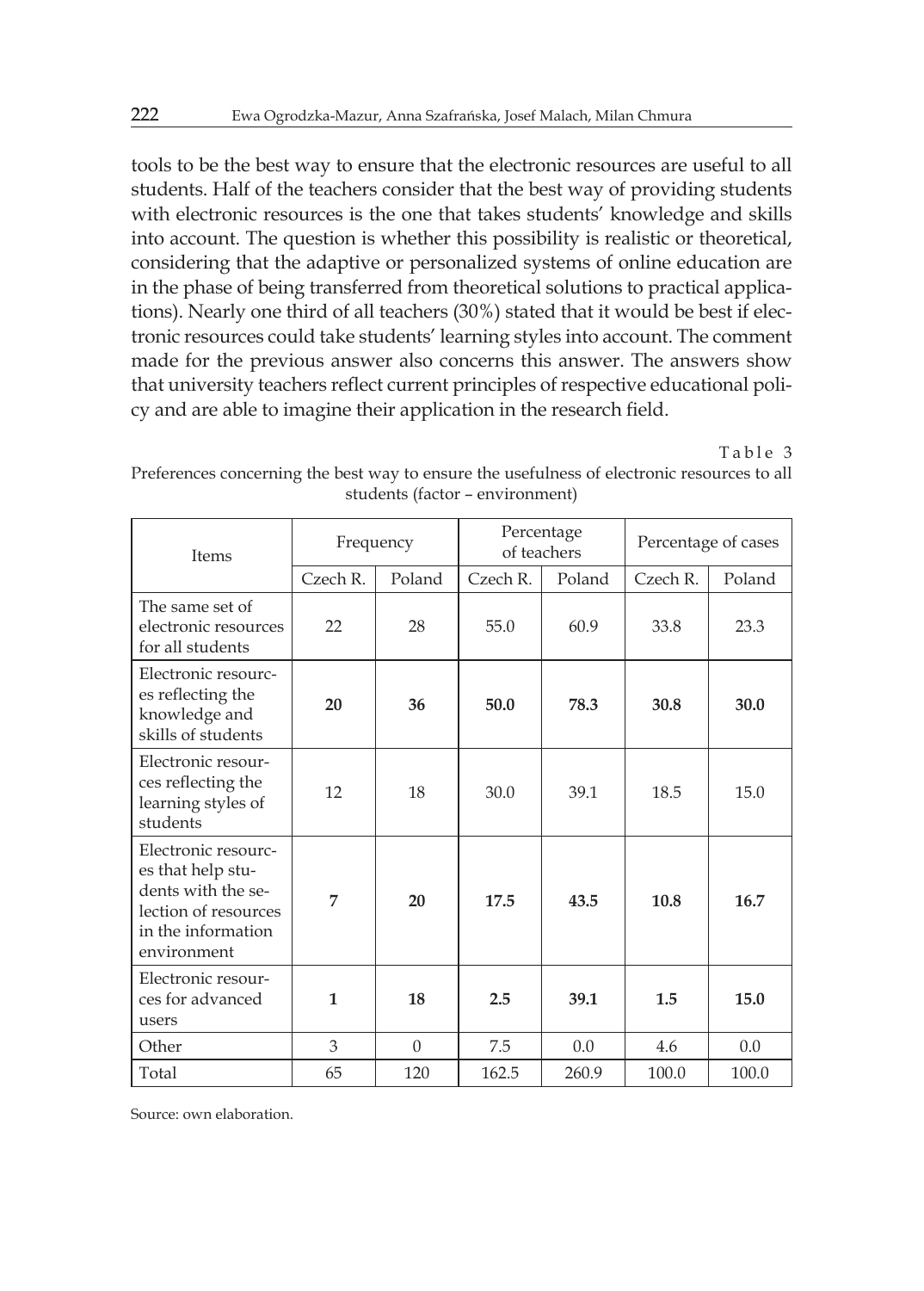

Fig. 3. Preferences concerning the best way to ensure the usefulness of electronic resources to all students (factor – environment)

#### Source: own elaboration

An in-depth analysis of the data did not show differences between the Czech respondents with regard to their age. However, it showed differences 10 concerning their ICT competence level when choosing the answer that the provided "electronic resources should take students' learning styles into account" (cf. Fig. 4).



Fig. 4. Influence of teachers' ICT competence on the declarations that the provided electronic resources should reflect students' learning styles (Czech Republic)

Source: own elaboration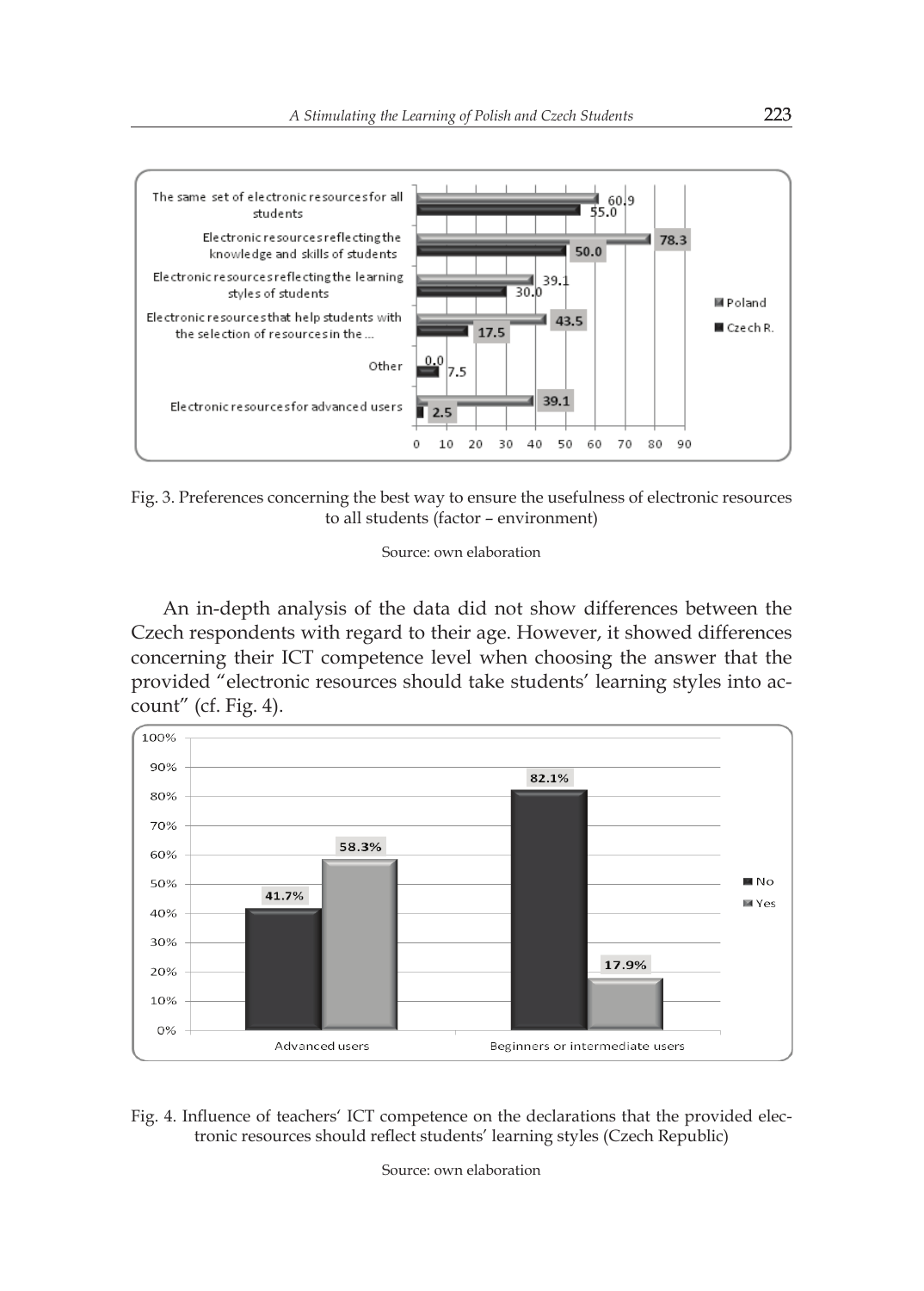As far as the choice of the entry "electronic resources reflecting students' learning styles" is concerned, a statistically important difference was distinguished between the advanced users and the intermediate users or beginners (Fisher's test significance = 0.028; chi-squared could not be used due to a high number of expected low frequencies). The advanced users, contrary to the less experienced users, consider this entry to be the best way to ensure that the electronic resources are useful to all students (see Fig. 4). The teachers' ICT user level also seems to represent the level of knowledge concerning the potential of current instruments of electronic systems or environments and the confidence that they can be used in personalized learning which reflects university students' learning style preferences.

The academic staff from the Polish university (60.9%), like their colleagues from the Czech university, point at the need for the availability of electronic resources to all students. The statistical analyses confirm the lack of significant differences as regards the choice of this category:  $\chi$ 2 = 0.3; p = 0.37 and  $Φ = 0.06.$ 

The respondents' declarations pertaining to the entry "electronic resources reflecting the knowledge and skills of students" are positive, but they are more frequent in Poland. This form was chosen by 78.3% of teachers from the University of Silesia (50.0% among the teachers from Ostrava). The difference is significant, which is confirmed by the analyses (Fisher's Exact Test):  $\chi$ 2 = 7.5;  $p = 0.006$  and  $\Phi = 0.30$ .

In Cieszyn, the choice of "electronic resources reflecting the learning styles of students", made by 39.1% of teachers is similar to the results obtained in Ostrava (30.0%) and is not statistically significant:  $\chi$ 2 = 0.8; p = 0.26 > p = 0.05 and  $\Phi$  = 0.1. The declarations concerning the entry "electronic resources that help students with the selection of resources in the information environment" made by the staff of the Polish university are more frequent (43.5%) than in the case of Czech respondents (17.5%) and this difference is significant ( $\chi$ 2 = 6.7;  $p = 0.009$  and  $\Phi = 0.28$ ). In a similar way, the category "electronic resources for advanced users" is more often chosen by the respondents in Cieszyn (39.1%) than in Ostrava (2.5%). The difference is significant, which is confirmed in statistical analyses:  $\chi$ 2 = 16.7; p = 0.000 and  $\Phi$  = 0.44.

Both in the Polish and Czech academic environment, the category "electronic resources reflecting the learning styles of students" was subjected to analysis in regard to ICT competence. The obtained results concerning the choices made by Polish respondents who declared they were "advanced users" and "beginners or intermediate users" are not statistically significant (cf. Fig. 5).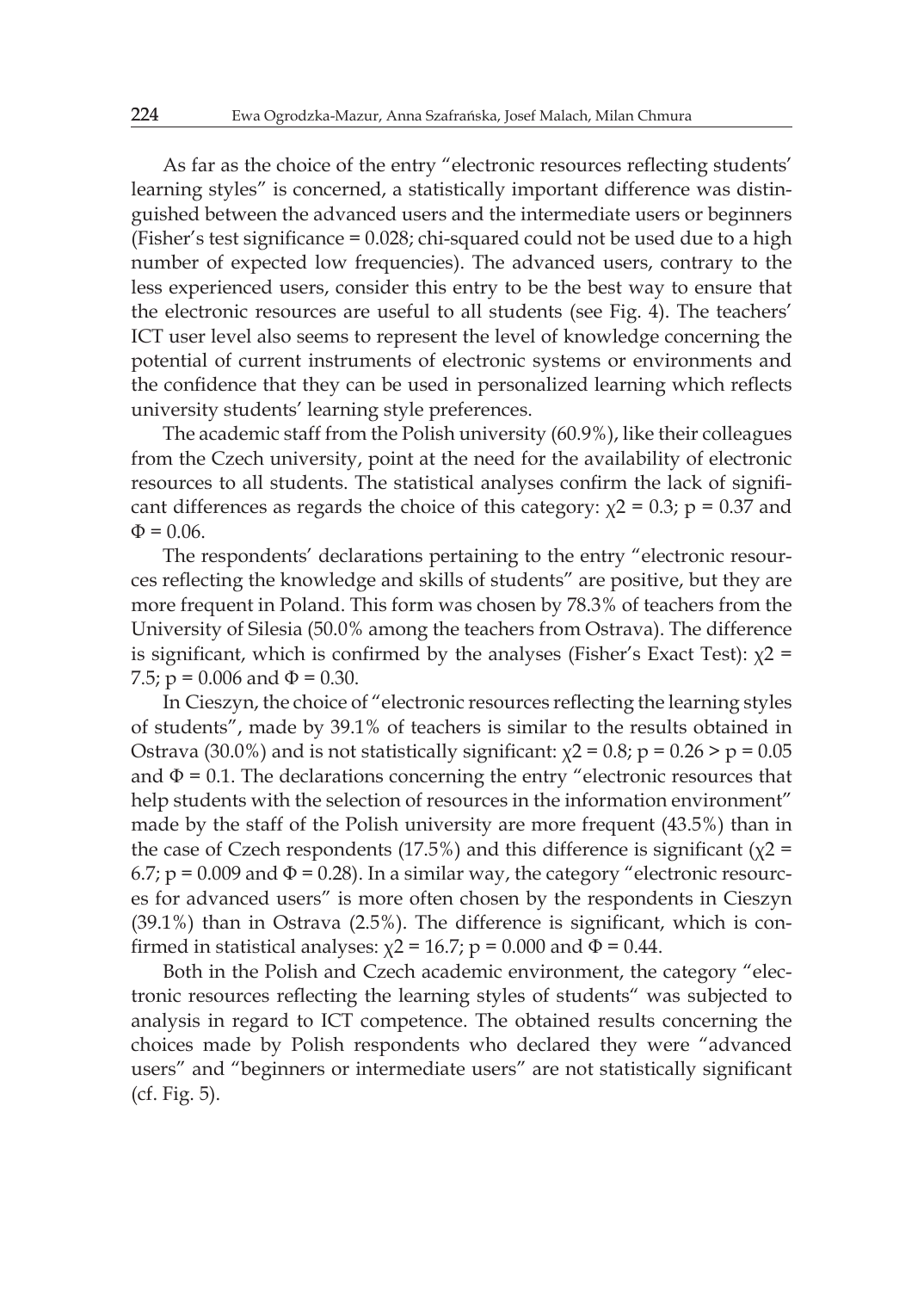

Fig. 5. Influence of teachers' ICT competence on the declaration that the provided electronic resources should reflect students' learning styles (Poland)

Source: own elaboration

## **Conclusion**

Using new technologies in higher education is inevitable. This significantly changes not only the situation of students but, first of all, of all academic teachers, who are expected to acquire new skills and soft competences. Against the common opinion, the teacher's role in the e-learning system is equally important for learners as in the traditional system.<sup>12</sup> The academic environment should be aware of the threats posed by implementing classes in the e-learning system<sup>13</sup>, but this is not the reason to resign from such education. E-learning in academic education makes the teacher create a friendly virtual environment, stimulating various activities of students, which enhance e.g. constructing their knowledge or establishing interpersonal relations. Regardless of the obligatory procedures of ensuring the teaching quality (which often inhibit the appearance of new innovative didactic solutions), these are academic teachers who have the direct responsibility for the

<sup>12</sup> H.A. Azimi, R. Rahmani, *Importance of Needs Assessment for Implementation of e-Learning in Colleges of Education,* International Journal of Information and Computation Technology, 2013, 3, 5, p. 377-382.

<sup>13</sup> V. Arkorful, N. Abaidoo, *The role of e-learning, the advantages and disadvantages of its adoption in Higher Education*, International Journal of Education and Research, 2014, 2, 12, p. 397- 410.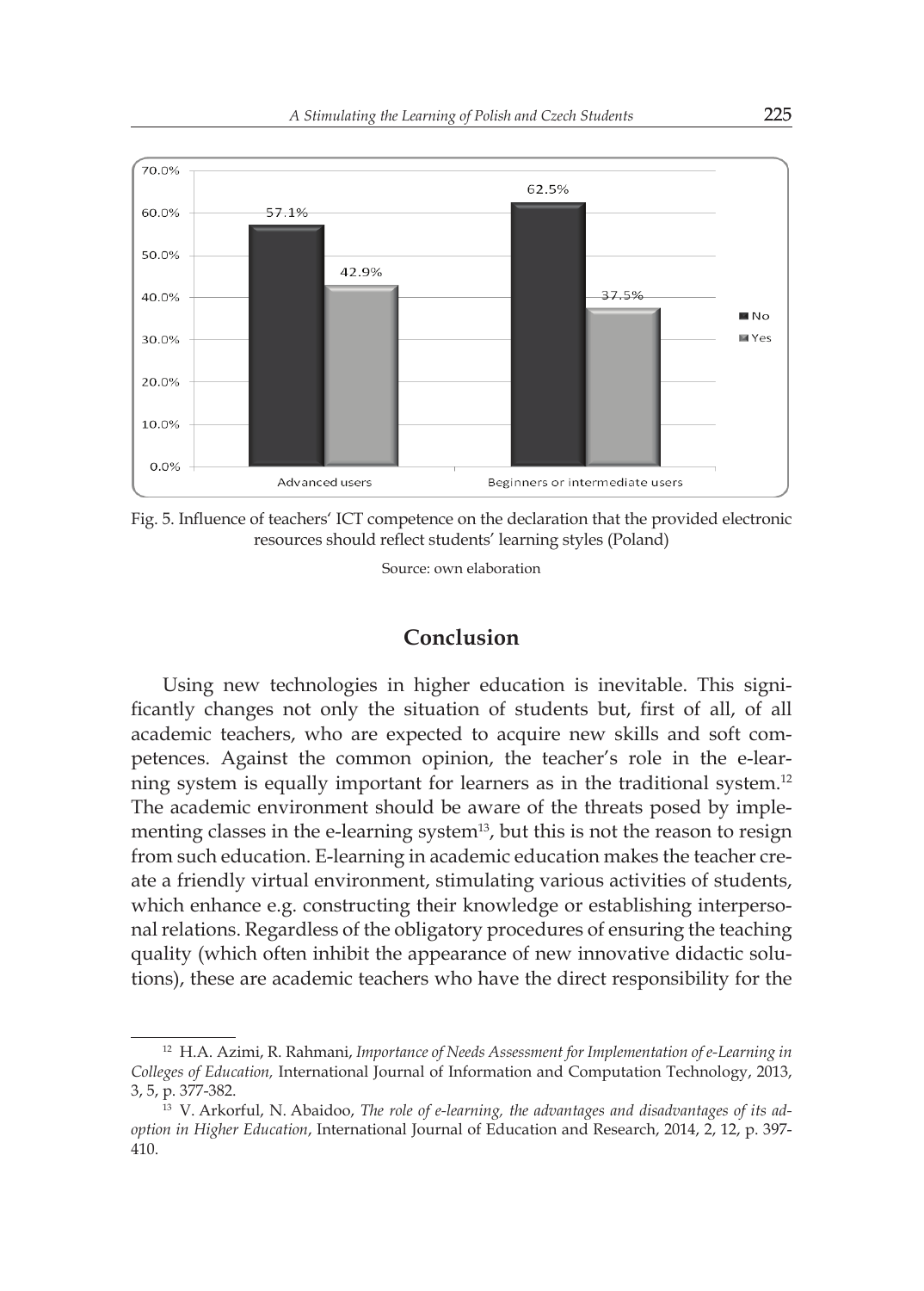quality of the qualifications they grant and for students' competences, including ICT ones. Thus, they are responsible for their students' learning effects.

As it is emphasized in the *Report to the European Commission on New Modes of Learning and Teaching in Higher Education*<sup>14</sup>, new technologies and the related didactic methods require a different set of skills than traditional teaching, which might trigger additional pressure on teachers. Not all academic teachers are experts in technology and many have not completed any pedagogical trainings in this field. If their classes are to be of high quality, they need trainings, guidelines and support. This is of particular significance – the application of new ways of teaching results in a change of the role of teachers, from people who pass down the knowledge and are experts in particular fields into mentors and people who encourage students' critical thinking. Moreover, as the results of the latest research of the European Universities Association (EUA) show, a half of higher education institutions have the e-learning strategy but only one fourth makes use of it more extensively. In the same studies it has been indicated that only 12% of these institutions offer open mass internet courses (MOOC). What is even more interesting is the university staff's attitude to MOOCs: 42% have no clear opinion on them, 30% admit to a limited knowledge of them or are not interested in MOOCs, and only 10% have a positive attitude to such courses (p. 27).

Thus, contemporary universities must, according to Bruner's concept of education, become the so called learning culture. Its fundamental task is supporting students in learning how to use the tools for creating meanings, how to adapt to the world in which they exist, how to change it depending on the needs. Teachers' tasks also involve shaping students' identity and self-esteem as well as increasing their chances for handling the world both at university and outside it.<sup>15</sup>

The comparative studies carried out in Poland and the Czech Republic seem to confirm the differences in the way in which academic teachers evaluate the potentialities of technologies and in which they apply them in educational practice. The effective use of e-learning and modern ICT in universities largely depends on the familiarization with appropriate methodology and knowledge (and the ways of preparing for its application) concerning the use of computers and information technologies. Educators' attitude to teaching in this mode is equally important. In this situation, special significance should be attributed to preparing and implementing programs which support the education and training of academic teachers in the field of applying ICT and e-learning in educational practice.

<sup>14</sup> Report to the European Commission on New Modes of Learning and Teaching, p. 31.

<sup>15</sup> J. Bruner, *The culture of education*, Cambridge – London 1996, p. 43.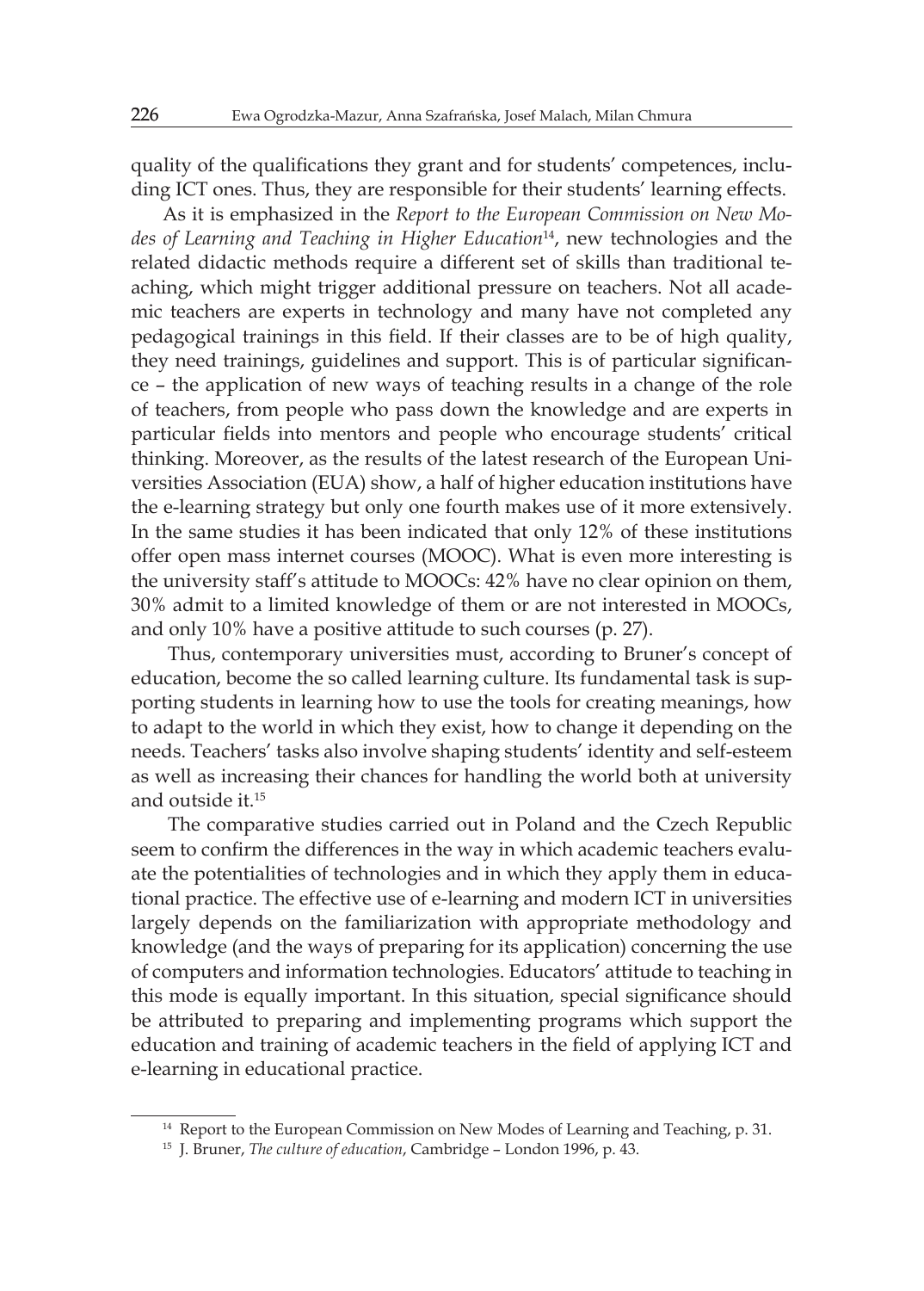**Acknowledgement.** The research leading to these results has received, within the framework of the IRNet project, funding from the People Programme (Marie Curie Actions) of the European Union's Seventh Framework Programme FP7/2007-2013/ under REA grant agreement No: PIRSES-GA-2013-612536.

#### **BIBLIOGRAPHY**

- Arkorful V., Abaidoo N., *The role of e-learning, the advantages and disadvantages of its adoption in Higher Education*, International Journal of Education and Research, 2014, 2, 12.
- Azimi H.A., Rahmani R., *Importance of Needs Assessment for Implementation of e-Learning in Colleges of Education*, International Journal of Information and Computation Technology, 2013, 3, 5.
- Bruner J., *The culture of education*, Harvard University Press, Cambridge London 1996.
- Gajdzica A., Ogrodzka-Mazur E., Chmura M., Malach J., *Research into students' ICT competencies and their use in ICT at selected universities. A Polish-Czech comparative study*, Studia Edukacyjne, 2015, 36.
- Illeris K., *Towards a contemporary and comprehensive theory of learning*, International Journal of Lifelong Learning, 2003, 22, 4.
- Jelonek D., Nowicki A., Ziora L., *The Application of e-Learning in the Didactic Process at the Faculty of Management in Czestochowa University of Technology*, *Organization, Tools, Model, in Cohen*, [in:] *Proceedings of Informing Science & IT Education Conference (InSITE)*, Ed. E. Boyd, Published by The Informing Science Institute Santa Rosa, California 2014.
- Koller D., *What We're Learning from Online Education?* 2012, http://www.ted.com/talks/ daphne\_koller\_what\_we\_re\_learning\_from\_online\_education [access: 15.03.2018].
- Lunenburg F.C., *Constructivism and Technology: Instructional Designs for Successful Education Reform*, Journal of Instructional Psychology, 1998, 25, 2.
- Malach J., Kostolánová K., Chmura M., Ogrodzka-Mazur E., Szafrańska-Gajdzica A., *Social media at Czech and Polish universities: a comparative study*, International Journal of Information and Communication Technologies in Education, 2016, 5, 1.
- Marshall J., *Introduction to Comparative and International Education*, Sage Publications, Los Angeles – London – New Delhi – Singapore – Washington 2014.
- Midgley S., *What is Distance Learning?* 2016 http://www.thecompleteuniversityguide. co.uk/distance-learning/what-is-distance-learning/ [access: 15.03.2018].
- Moore M.G., Anderson W.G. (Eds.), *Handbook of distance education*, Lawrence Erlbaum Associates, Mahwah, London 2003.
- Noah H.J., Eckstein M.A., *Dependency Theory in Comparative Education: Twelve Lessons from the Literature*, [in:] *Theories and Methods in Comparative Education, Eds.* J. Schriewer, B. Holmes, Peter Lang Publishers, Frankfurt am Main 1988.
- Ogrodzka-Mazur E., Szafrańska A., Malach J., Chmura M., *The use of e-learning resources by academic teachers – a Polish-Czech comparative study*, The New Educational Review, 2017, 50, 4.
- Ogrodzka-Mazur E., Szafrańska A., Malach J., Chmura M., *Supporting the learning of Polish and Czech students by digital tools*, The New Educational Review, 2018, 51, 1.
- Powell A. et al., *iNACOL Blending Learning Teacher Competency Framework* 2015 http:// www.inacol.org/resource/inacol-blended-learning-teacher-competency-framework/ [access: 15.03.2018].